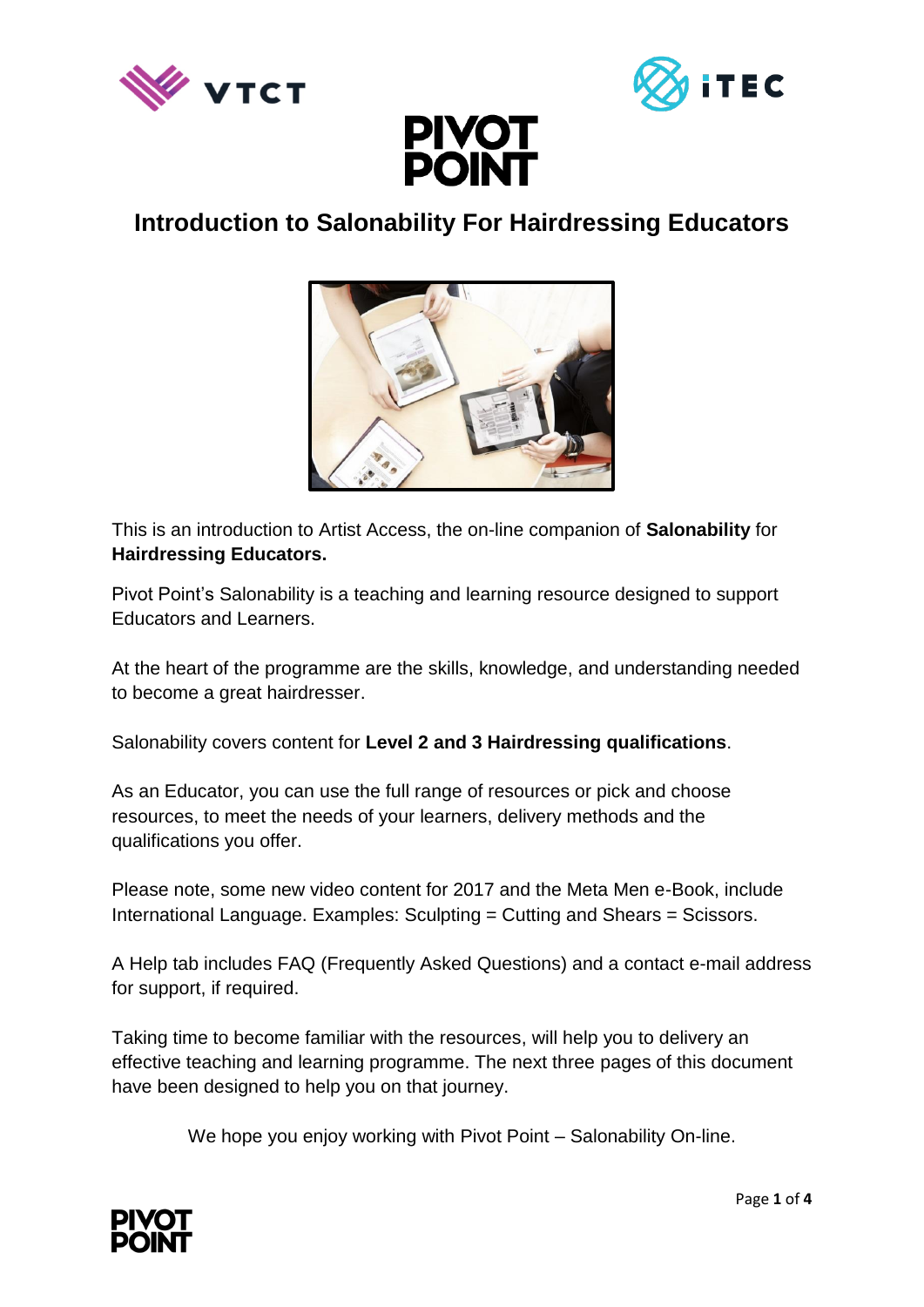Located in the Salonability Educator Resource Manual/Tab are the resources for the Educator (Note this book does not appear on the Learners Login Page).

## T

**Heading:** Salonability Educator Resources For here, you can access:

- Short videos, which introduce some of the resources
- Trainee Salonability Induction Folder

### **Trainee Salonability Induction Folder** includes:

- Presentation to help with learner registrations and getting familiar with the website and resource
- An Activity to support the induction
- Procedures for removing pop up blockers (X 3 versions, for different Web Browsers, if required)

# **Heading: Educator Resources**

For here, you can access:

- **Educator Resource Manual Guidance**  Introduces Salonability and is an **essential read** to help you familiarise yourself with the resources and their purpose
- **Generic Documents** This includes:
- o Initial Assessment (For Level 2 Hairdressers), to identify the skills and knowledge of a learner, prior to commencing their programme
- o ILP (Individual Learning Plan)
- o Template Lesson Plan, with guidance notes
	- o (Note: each hairdressing topic contains an Example Lesson Plan)
- $\circ$  A-Z List Can be used to identify or check knowledge and understanding
- $\circ$  K-W-L Chart Can be used to identify what the Learner **Knows** and **What's** to know at the start of a topic and what they have **Learned** at the end
- $\circ$  Word Wall Can be used to identify important words/terms associated with a topic, recap and check knowledge and understanding
- o Visual Literacy (Female and Male) Head sheets
- o Consultation and Advice Records (Note: training and development consultation records are in the LC Plus Activities for the skills topics)

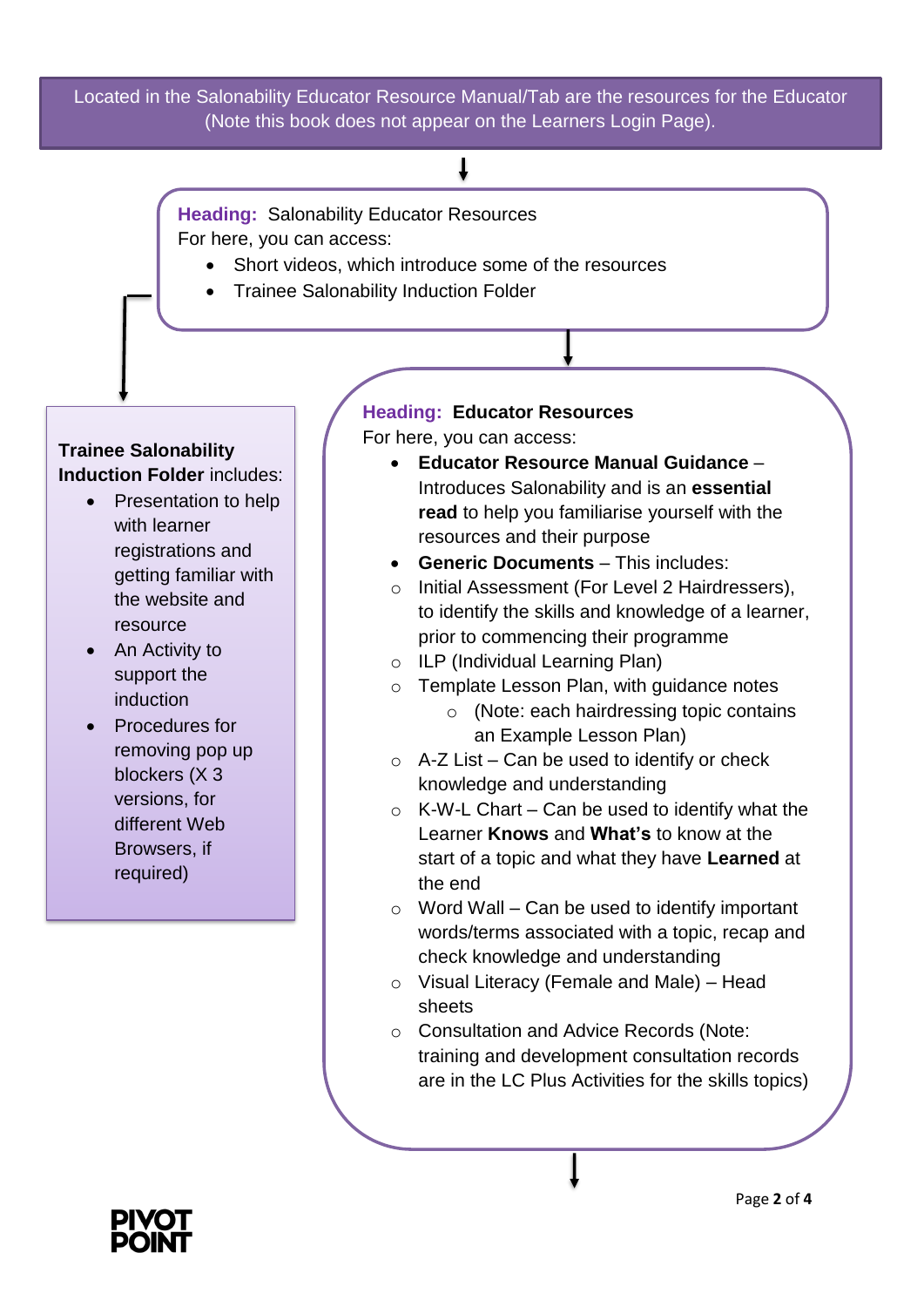Educator Resources Continued: Below the Generic Documents each topic has a folder (Note: the layout for each is the same).

**Cut Topic** Example:

- o **Topic Plans** (Schemes of Work) are available as a pdf and an editable word document. These include: aims and lessons learned (objectives), content which are linked to chapter numbers in the e-book, resources and recommended delivery methods. Note: Editable versions allow for Educators to personalise these and add required detail to the delivery method/learning strategy column
- o **Example Lesson Plan**
- o **Slide Presentation** These complement the e-book and are designed as a prompt, to help the Educator emphasise key messages and important points. Includes a K-W-L Chart.
- o **Overview of Learning Challenges Plus Activities** These show the number of activities available, types and descriptions of each activity, differentiation and identify links to the e-books and chapters
- o **Learning Challenges Plus Answer Keys** These contain the activities with answers guides (Guidance for Educators can be identified by the pink text)

Each Topic has a Book/Tab where the Learner and Educator can access the resources designed for the learner. Note the layout of each is the same. Note some of the related/non-skills and the shampooing and conditioning topics, do not include Workshops/Videos.

## **Learner Resources**

**Cut Topic** Example:

- o **e-book**  each Salonability book follows the same layout and Hairdressing Topics are gender neutral. Note: were content may vary between manufacturers or salons or when legislation may change, the book will refer to the generic knowledge and be supported by a research LC Plus activity
- o **Salonability Term** (Glossary) Terms are spoke, include a definition and an image when applicable
- o **Workshops** (Videos) Designed to support the delivery of practical skills, these are supported by step by step workshop in the e-book or a pdf. Level 3 video content, also includes knowledge to support the Consultation, Cut, Colour and Set and Dress Hair Topics
- o **Practice Makes Perfect**  Short videos and pdf step by steps, have been designed to support learners who may need to see a more detailed breakdown of a technique